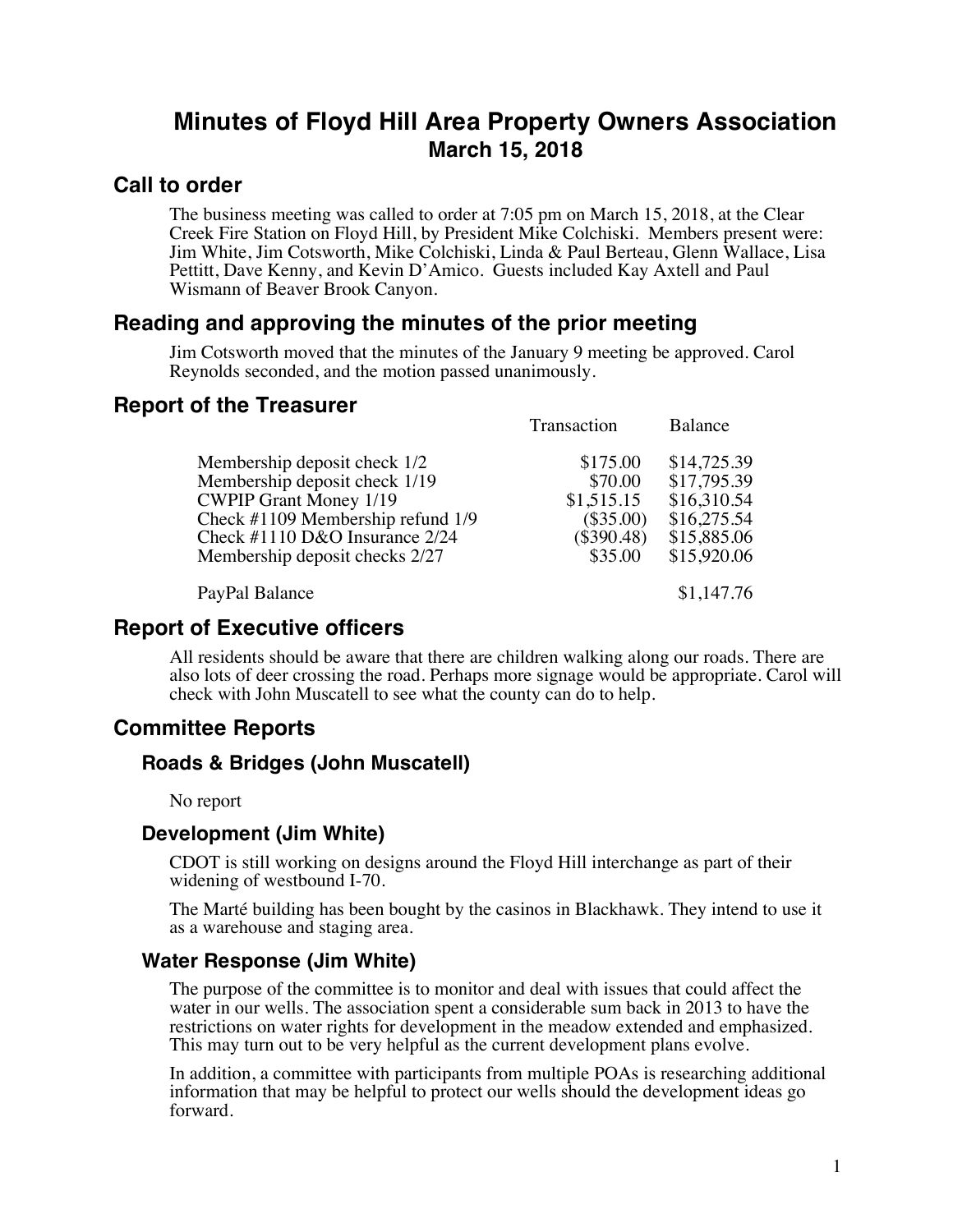All residents should make sure that their wells are adjudicated, to give the resident priority standing in water court. You can call the State Water Board to find out if your well is adjudicated. If it still needs adjudicating, the process and forms are on the web site www.floydhill.org; this may take some time and a little money, but it is worth it, in view of the development concepts being floated.

### **Wildfire Preparedness (Linda Berteau)**

We have been awarded a \$3165 grant from the county for Wildfire Mitigation.

A meeting to plan fire mitigation activities for the year is being scheduled for April. Activities will include chipping at residents' properties (not at a central site as we did last year), and a walk-about at a resident's property with a fire expert to point out mitigation techniques.

### **Activities (Linda Berteau)**

We are planning potential activities for 2018, including:

- Spring Litter Pickup is scheduled for Saturday, May 19, from 10:00-noon.
- Community Flea Market is scheduled for Saturday, June 23; we will check with the High School to see if it can be held in their parking lot from 8:00 am - 1:00 pm
- A garden tour in late July
- Maintaining the garden around the sign at the entrance to the community
- Possibly a Picnic in the summer (needs some volunteers to organize)
- Book Club

Linda Berteau proposed having a pre-set budget for these activities. The idea was well received, but setting the exact amount for the budget was tabled until the May meeting.

### **Idaho Springs Chamber of Commerce (Kevin D'Amico)**

No report

### **Old business**

### **Shooting at the Top of the Hill**

Residents have noticed multiple shots, multiple times. The Sheriff's Deputy at the meeting said he had checked the records, and that there was only one incident that had been reported to the Sheriff's Office for quite some time. If there are future incidents, it is important that as many people who notice the shots first-hand should report it to the Sheriff's Office each time, so that the Sheriff can establish patterns.

The Deputy noted that shooting on private property is legal, as long as it is done in a safe manner. What constitutes a safe manner is defined in Colorado Revised Statue 18-12- 106.

It was reported that the shooter in question has informally agreed to cease his recreational shooting.

### **Update on Brian Roberts' Development Ideas**

There are now about 60 people working on responding to the development ideas. They represent 5 POAs in our general area, plus now a few more people from across the county. They have been divided up into 7 or 8 teams to work on specific issues. However the general consensus is that the overriding desire for our community is to maintain its rural character. Dealing with the specific issues, such as water, traffic, safety, etc. will be addressed in the context of maintaining the rural character.

Anyone who wants to help with this effort should contact  $FH$  contact  $@$  values of  $...$